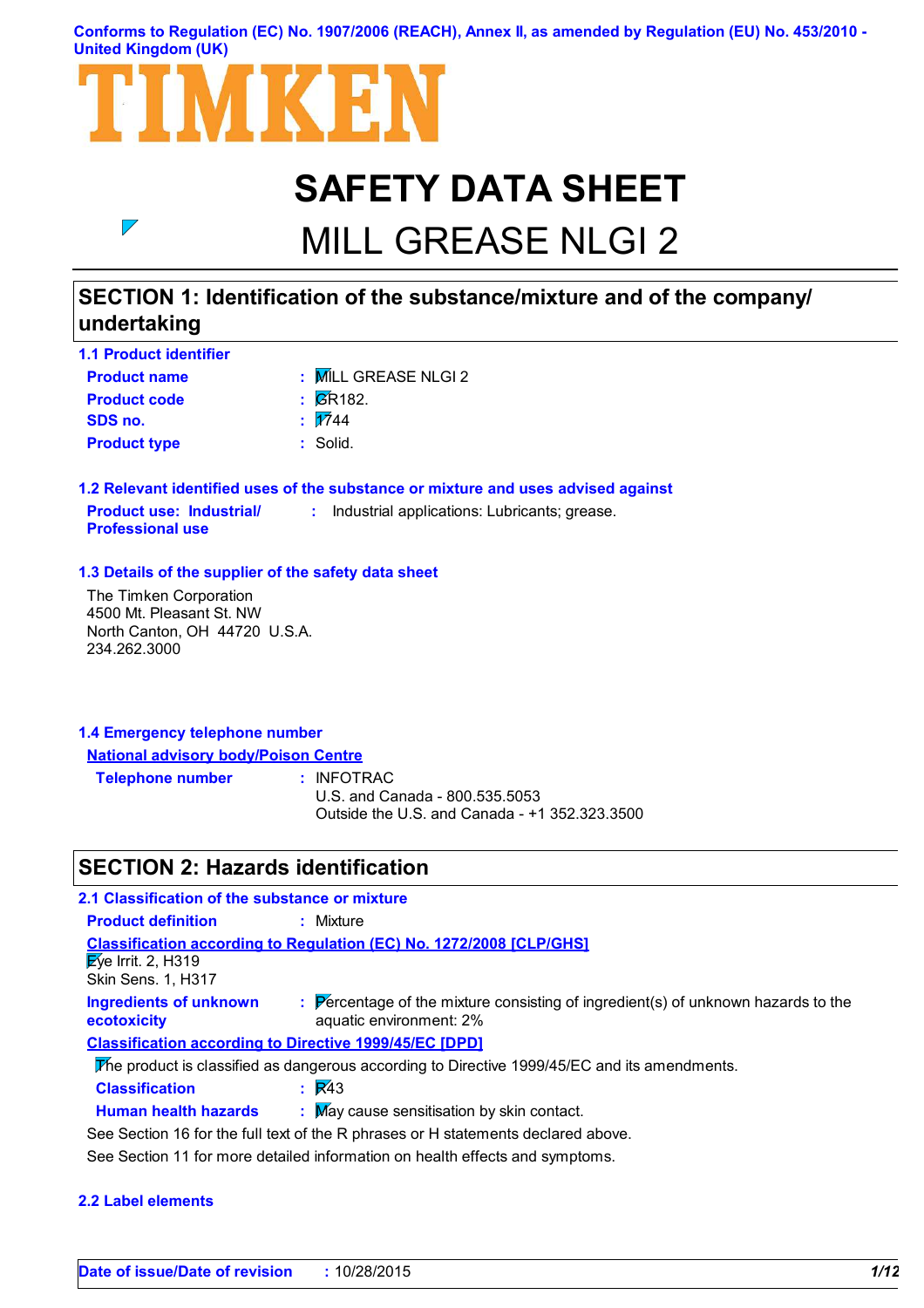### **SECTION 2: Hazards identification**

| <b>Hazard pictograms</b>                                                                                                                                        |                                                                                                                                              |
|-----------------------------------------------------------------------------------------------------------------------------------------------------------------|----------------------------------------------------------------------------------------------------------------------------------------------|
| <b>Signal word</b>                                                                                                                                              | <b>Marning</b>                                                                                                                               |
| <b>Hazard statements</b>                                                                                                                                        | $\therefore$ Zauses serious eye irritation.<br>May cause an allergic skin reaction.                                                          |
| <b>Precautionary statements</b>                                                                                                                                 |                                                                                                                                              |
| <b>Prevention</b>                                                                                                                                               | : Mear protective gloves. Wear eye or face protection. Avoid breathing dust.                                                                 |
| <b>Response</b>                                                                                                                                                 | $\mathbb F$ IN EYES: Rinse cautiously with water for several minutes. Remove contact lenses,<br>if present and easy to do. Continue rinsing. |
| <b>Storage</b>                                                                                                                                                  | : Not applicable.                                                                                                                            |
| <b>Disposal</b>                                                                                                                                                 | Dispose of contents and container in accordance with all local, regional, national and<br>international regulations.                         |
| <b>Hazardous ingredients</b>                                                                                                                                    | : Sulfonic acids, petroleum, calcium salts<br>calcium dodecylbenzenesulphonate                                                               |
| <b>Supplemental label</b><br>elements                                                                                                                           | : Mot applicable.                                                                                                                            |
| <b>Annex XVII - Restrictions</b><br>on the manufacture,<br>placing on the market and<br>use of certain dangerous<br>substances, mixtures and<br><b>articles</b> | : Not applicable.                                                                                                                            |
| <b>Special packaging requirements</b>                                                                                                                           |                                                                                                                                              |
| <b>Containers to be fitted</b><br>with child-resistant<br>fastenings                                                                                            | : Not applicable.                                                                                                                            |
| <b>Tactile warning of danger</b>                                                                                                                                | : Not applicable.                                                                                                                            |
| 2.3 Other hazards                                                                                                                                               |                                                                                                                                              |
| Other hazards which do                                                                                                                                          | : None known.                                                                                                                                |

**not result in classification**

### **SECTION 3: Composition/information on ingredients**

| <b>Substance/mixture</b>                       | : Mixture          |               |                                                                             |                                                                               |             |
|------------------------------------------------|--------------------|---------------|-----------------------------------------------------------------------------|-------------------------------------------------------------------------------|-------------|
|                                                |                    |               |                                                                             | <b>Classification</b>                                                         |             |
| <b>Product/ingredient</b><br>name              | <b>Identifiers</b> | $\frac{9}{6}$ | 67/548/EEC                                                                  | <b>Regulation (EC) No.</b><br>1272/2008 [CLP]                                 | <b>Type</b> |
| Sulfonic acids,<br>petroleum, calcium<br>salts | EC: 263-093-9      | $7 - 13$      | R43                                                                         | Skin Sens. 1, H317                                                            | $[1]$       |
|                                                | CAS: 61789-86-4    |               |                                                                             |                                                                               |             |
| calcium<br>dodecylbenzenesulphonate            | EC: 247-557-8      | $1-5$         | Xn; R22                                                                     | Acute Tox. 4, H302                                                            | $[1]$       |
|                                                | CAS: 26264-06-2    |               | Xi; R41, R38                                                                | Skin Irrit. 2, H315<br>Eye Dam. 1, H318                                       |             |
| diboron calcium<br>tetraoxide                  | EC: 237-224-5      | $1-5$         | Xi; R36/38                                                                  | Skin Irrit. 2, H315                                                           | $[1]$       |
|                                                | CAS: 13701-64-9    |               |                                                                             | Eye Irrit. 2, H319                                                            |             |
|                                                |                    |               | See Section 16 for<br>the full text of the R-<br>phrases declared<br>above. | See Section 16 for the<br>full text of the H<br>statements declared<br>above. |             |
| Date of issue/Date of revision                 | : 10/28/2015       |               |                                                                             |                                                                               | 2/12        |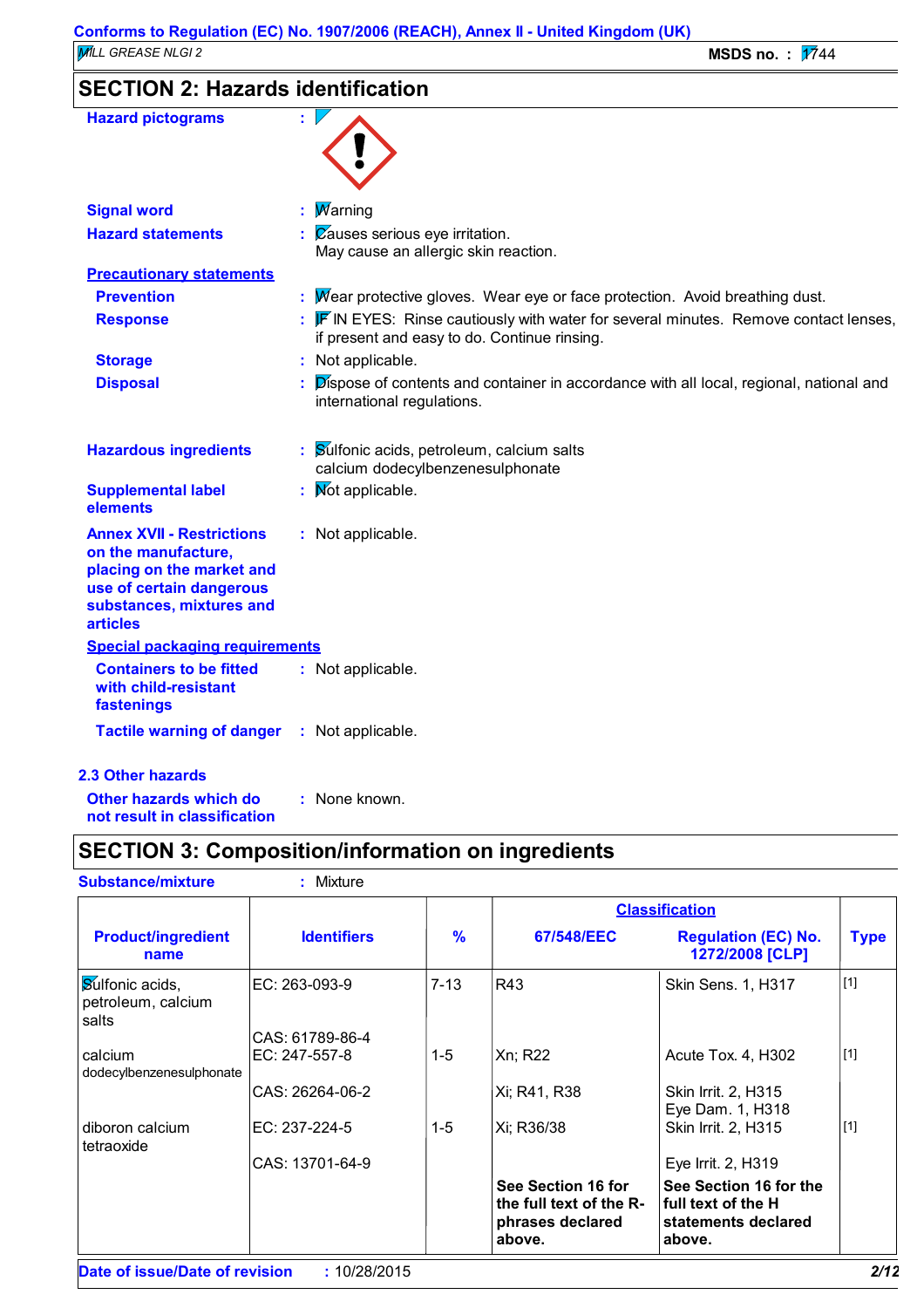### **SECTION 3: Composition/information on ingredients**

There are no additional ingredients present which, within the current knowledge of the supplier and in the concentrations applicable, are classified as hazardous to health or the environment, are PBTs or vPvBs or have been assigned a workplace exposure limit and hence require reporting in this section.

Type

- [1] Substance classified with a health or environmental hazard
- [2] Substance with a workplace exposure limit
- [3] Substance meets the criteria for PBT according to Regulation (EC) No. 1907/2006, Annex XIII
- [4] Substance meets the criteria for vPvB according to Regulation (EC) No. 1907/2006, Annex XIII

[5] Substance of equivalent concern

Occupational exposure limits, if available, are listed in Section 8.

### **SECTION 4: First aid measures**

| <b>4.1 Description of first aid measures</b> |                                                                                                                                                                                                                                                                                                                                                                                                                                                                                                                                                                                                                                                                                                                                                                                                                            |
|----------------------------------------------|----------------------------------------------------------------------------------------------------------------------------------------------------------------------------------------------------------------------------------------------------------------------------------------------------------------------------------------------------------------------------------------------------------------------------------------------------------------------------------------------------------------------------------------------------------------------------------------------------------------------------------------------------------------------------------------------------------------------------------------------------------------------------------------------------------------------------|
| <b>Eye contact</b>                           | : Immediately flush eyes with plenty of water, occasionally lifting the upper and lower<br>eyelids. Check for and remove any contact lenses. Continue to rinse for at least 10<br>minutes. Get medical attention.                                                                                                                                                                                                                                                                                                                                                                                                                                                                                                                                                                                                          |
| <b>Inhalation</b>                            | <b>Remove victim to fresh air and keep at rest in a position comfortable for breathing.</b> If<br>not breathing, if breathing is irregular or if respiratory arrest occurs, provide artificial<br>respiration or oxygen by trained personnel. It may be dangerous to the person<br>providing aid to give mouth-to-mouth resuscitation. Get medical attention if adverse<br>health effects persist or are severe. If unconscious, place in recovery position and<br>get medical attention immediately. Maintain an open airway. Loosen tight clothing<br>such as a collar, tie, belt or waistband.                                                                                                                                                                                                                          |
| <b>Skin contact</b>                          | : Mash with plenty of soap and water. Remove contaminated clothing and shoes.<br>Wash contaminated clothing thoroughly with water before removing it, or wear gloves.<br>Continue to rinse for at least 10 minutes. Get medical attention. In the event of any<br>complaints or symptoms, avoid further exposure. Wash clothing before reuse.<br>Clean shoes thoroughly before reuse.                                                                                                                                                                                                                                                                                                                                                                                                                                      |
| <b>Ingestion</b>                             | Mash out mouth with water. Remove dentures if any. Remove victim to fresh air and<br>keep at rest in a position comfortable for breathing. If material has been swallowed<br>and the exposed person is conscious, give small quantities of water to drink. Stop if<br>the exposed person feels sick as vomiting may be dangerous. Do not induce<br>vomiting unless directed to do so by medical personnel. If vomiting occurs, the head<br>should be kept low so that vomit does not enter the lungs. Get medical attention if<br>adverse health effects persist or are severe. Never give anything by mouth to an<br>unconscious person. If unconscious, place in recovery position and get medical<br>attention immediately. Maintain an open airway. Loosen tight clothing such as a<br>collar, tie, belt or waistband. |
| <b>Protection of first-aiders</b>            | : Mo action shall be taken involving any personal risk or without suitable training. It<br>may be dangerous to the person providing aid to give mouth-to-mouth resuscitation.<br>Wash contaminated clothing thoroughly with water before removing it, or wear gloves.                                                                                                                                                                                                                                                                                                                                                                                                                                                                                                                                                      |

| <b>Potential acute health effects</b> |                                                                                                       |
|---------------------------------------|-------------------------------------------------------------------------------------------------------|
| <b>Eye contact</b>                    | : May cause eye irritation.                                                                           |
| <b>Inhalation</b>                     | : No known significant effects or critical hazards.                                                   |
| <b>Skin contact</b>                   | : May cause an allergic skin reaction.                                                                |
| <b>Ingestion</b>                      | : No known significant effects or critical hazards.                                                   |
| <b>Over-exposure signs/symptoms</b>   |                                                                                                       |
| <b>Eye contact</b>                    | $\mathbf{A}$ Adverse symptoms may include the following:<br>pain or irritation<br>watering<br>redness |
| <b>Inhalation</b>                     | : No specific data.                                                                                   |
| <b>Skin contact</b>                   | $\mathbf{A}$ Adverse symptoms may include the following:<br>irritation<br>redness                     |

**4.2 Most important symptoms and effects, both acute and delayed**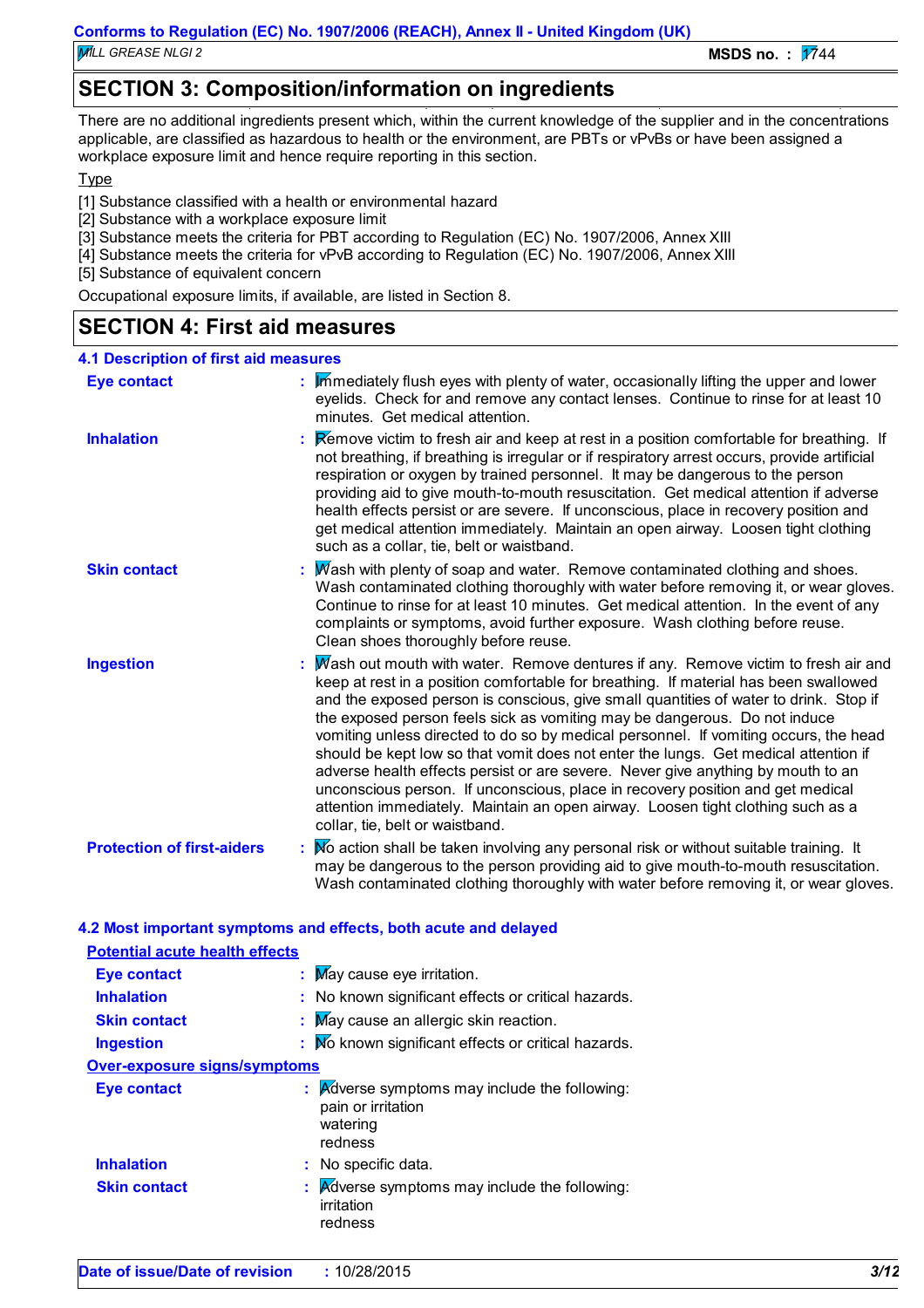### **SECTION 4: First aid measures**

| Ingestion |  |  |  |
|-----------|--|--|--|
|           |  |  |  |

**:** No specific data.

#### **4.3 Indication of any immediate medical attention and special treatment needed**

| <b>Notes to physician</b>  | : Treat symptomatically. Contact poison treatment specialist immediately if large |
|----------------------------|-----------------------------------------------------------------------------------|
|                            | quantities have been ingested or inhaled.                                         |
| <b>Specific treatments</b> | : No specific treatment.                                                          |

### **SECTION 5: Firefighting measures**

| 5.1 Extinguishing media                                   |                                                                                                                                                                                                                                                                                                                                                                     |
|-----------------------------------------------------------|---------------------------------------------------------------------------------------------------------------------------------------------------------------------------------------------------------------------------------------------------------------------------------------------------------------------------------------------------------------------|
| <b>Suitable extinguishing</b><br>media                    | : Use an extinguishing agent suitable for the surrounding fire.                                                                                                                                                                                                                                                                                                     |
| <b>Unsuitable extinguishing</b><br>media                  | : None known.                                                                                                                                                                                                                                                                                                                                                       |
| 5.2 Special hazards arising from the substance or mixture |                                                                                                                                                                                                                                                                                                                                                                     |
| <b>Hazards from the</b><br>substance or mixture           | : No specific fire or explosion hazard.                                                                                                                                                                                                                                                                                                                             |
| <b>Hazardous thermal</b><br>decomposition products        | : Decomposition products may include the following materials:<br>carbon dioxide<br>carbon monoxide<br>sulfur oxides<br>metal oxide/oxides                                                                                                                                                                                                                           |
| <b>5.3 Advice for firefighters</b>                        |                                                                                                                                                                                                                                                                                                                                                                     |
| <b>Special protective actions</b><br>for fire-fighters    | : Promptly isolate the scene by removing all persons from the vicinity of the incident if<br>there is a fire. No action shall be taken involving any personal risk or without suitable<br>training.                                                                                                                                                                 |
| <b>Special protective</b><br>equipment for fire-fighters  | Fire-fighters should wear appropriate protective equipment and self-contained<br>breathing apparatus (SCBA) with a full face-piece operated in positive pressure<br>mode. Clothing for fire-fighters (including helmets, protective boots and gloves)<br>conforming to European standard EN 469 will provide a basic level of protection for<br>chemical incidents. |

### **SECTION 6: Accidental release measures**

| 6.1 Personal precautions, protective equipment and emergency procedures                                                                                                                                                                                                                                                                                                         |
|---------------------------------------------------------------------------------------------------------------------------------------------------------------------------------------------------------------------------------------------------------------------------------------------------------------------------------------------------------------------------------|
| : No action shall be taken involving any personal risk or without suitable training.<br>Evacuate surrounding areas. Keep unnecessary and unprotected personnel from<br>entering. Do not touch or walk through spilt material. Provide adequate ventilation.<br>Wear appropriate respirator when ventilation is inadequate. Put on appropriate<br>personal protective equipment. |
| : If specialised clothing is required to deal with the spillage, take note of any<br>information in Section 8 on suitable and unsuitable materials. See also the<br>information in "For non-emergency personnel".                                                                                                                                                               |
| : Avoid dispersal of spilt material and runoff and contact with soil, waterways, drains<br>and sewers. Inform the relevant authorities if the product has caused environmental<br>pollution (sewers, waterways, soil or air).                                                                                                                                                   |
| 6.3 Methods and material for containment and cleaning up                                                                                                                                                                                                                                                                                                                        |
| : Move containers from spill area. Avoid dust generation. Using a vacuum with HEPA<br>filter will reduce dust dispersal. Place spilled material in a designated, labeled waste<br>container. Dispose of via a licensed waste disposal contractor.                                                                                                                               |
| : Move containers from spill area. Approach the release from upwind. Prevent entry<br>into sewers, water courses, basements or confined areas. Avoid dust generation. Do<br>not dry sweep. Vacuum dust with equipment fitted with a HEPA filter and place in a<br>closed, labeled waste container. Dispose of via a licensed waste disposal contractor.                         |
|                                                                                                                                                                                                                                                                                                                                                                                 |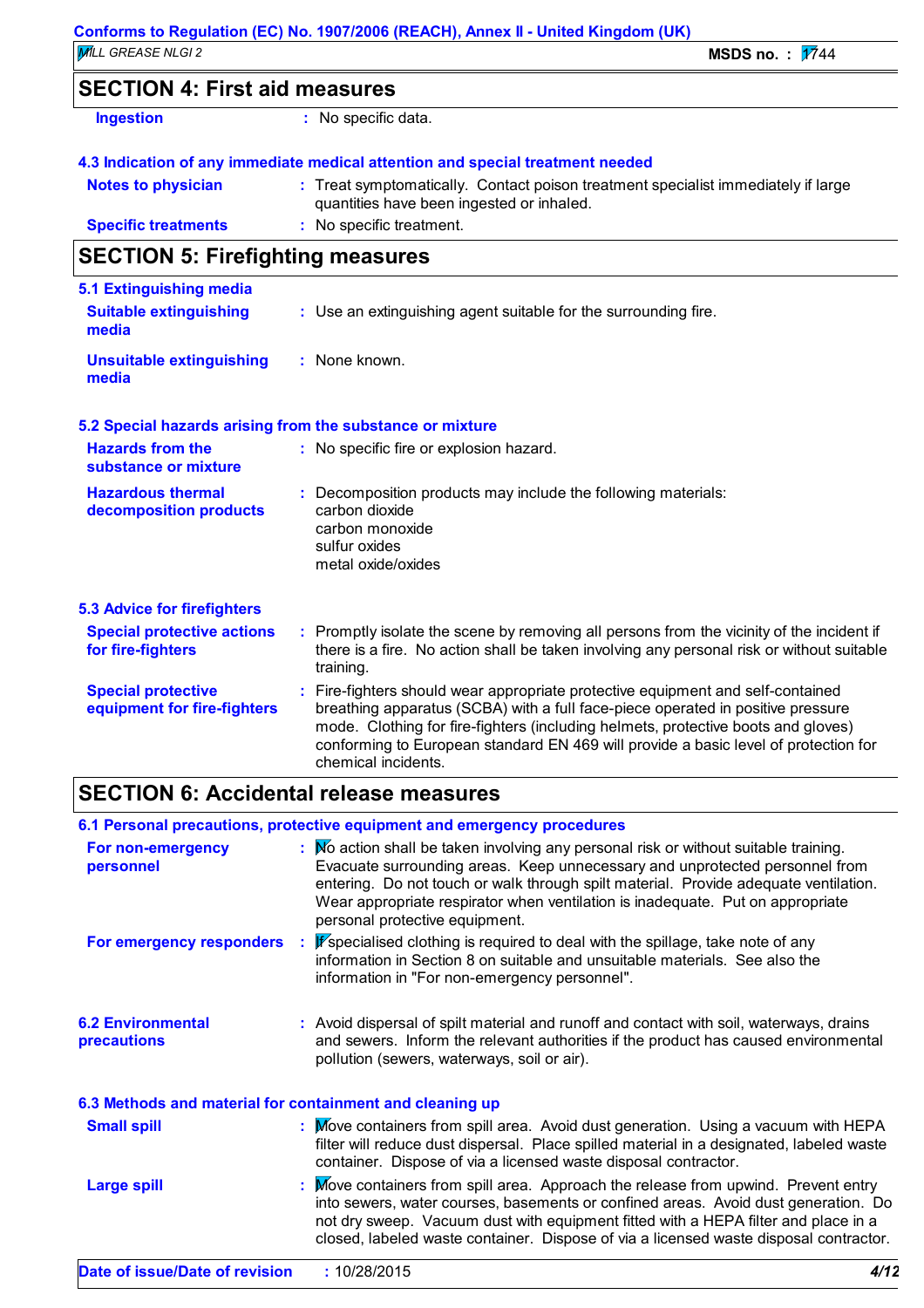### **SECTION 6: Accidental release measures**

- See Section 1 for emergency contact information. **:**
- **sections**
- See Section 8 for information on appropriate personal protective equipment. See Section 13 for additional waste treatment information.

### **SECTION 7: Handling and storage**

The information in this section contains generic advice and guidance. The list of Identified Uses in Section 1 should be consulted for any available use-specific information provided in the Exposure Scenario(s).

#### **7.1 Precautions for safe handling**

| <b>Protective measures</b>                       | $\frac{1}{2}$ $\frac{1}{2}$ Put on appropriate personal protective equipment (see Section 8). Persons with a<br>history of skin sensitization problems should not be employed in any process in which<br>this product is used. Do not get in eyes or on skin or clothing. Do not ingest. Keep in<br>the original container or an approved alternative made from a compatible material,<br>kept tightly closed when not in use. Empty containers retain product residue and can<br>be hazardous. Do not reuse container. |
|--------------------------------------------------|-------------------------------------------------------------------------------------------------------------------------------------------------------------------------------------------------------------------------------------------------------------------------------------------------------------------------------------------------------------------------------------------------------------------------------------------------------------------------------------------------------------------------|
| <b>Advice on general</b><br>occupational hygiene | : Eating, drinking and smoking should be prohibited in areas where this material is<br>handled, stored and processed. Workers should wash hands and face before eating,<br>drinking and smoking. Remove contaminated clothing and protective equipment<br>before entering eating areas. See also Section 8 for additional information on<br>hygiene measures.                                                                                                                                                           |

#### **7.2 Conditions for safe storage, including any incompatibilities**

Store in accordance with local regulations. Store in original container protected from direct sunlight in a dry, cool and well-ventilated area, away from incompatible materials (see Section 10) and food and drink. Keep container tightly closed and sealed until ready for use. Containers that have been opened must be carefully resealed and kept upright to prevent leakage. Do not store in unlabelled containers. Use appropriate containment to avoid environmental contamination.

#### **7.3 Specific end use(s)**

**Recommendations : Industrial sector specific : solutions**

- : Not available.
- : Not available.

### **SECTION 8: Exposure controls/personal protection**

The information in this section contains generic advice and guidance. The list of Identified Uses in Section 1 should be consulted for any available use-specific information provided in the Exposure Scenario(s).

#### **8.1 Control parameters**

#### **Occupational exposure limits**

No exposure limit value known.

**Recommended monitoring procedures :** If this product contains ingredients with exposure limits, personal, workplace atmosphere or biological monitoring may be required to determine the effectiveness of the ventilation or other control measures and/or the necessity to use respiratory protective equipment. Reference should be made to monitoring standards, such as the following: European Standard EN 689 (Workplace atmospheres - Guidance for the assessment of exposure by inhalation to chemical agents for comparison with limit values and measurement strategy) European Standard EN 14042 (Workplace atmospheres - Guide for the application and use of procedures for the assessment of exposure to chemical and biological agents) European Standard EN 482 (Workplace atmospheres - General requirements for the performance of procedures for the measurement of chemical agents) Reference to national guidance documents for methods for the determination of hazardous substances will also be required.

#### **DNELs/DMELs**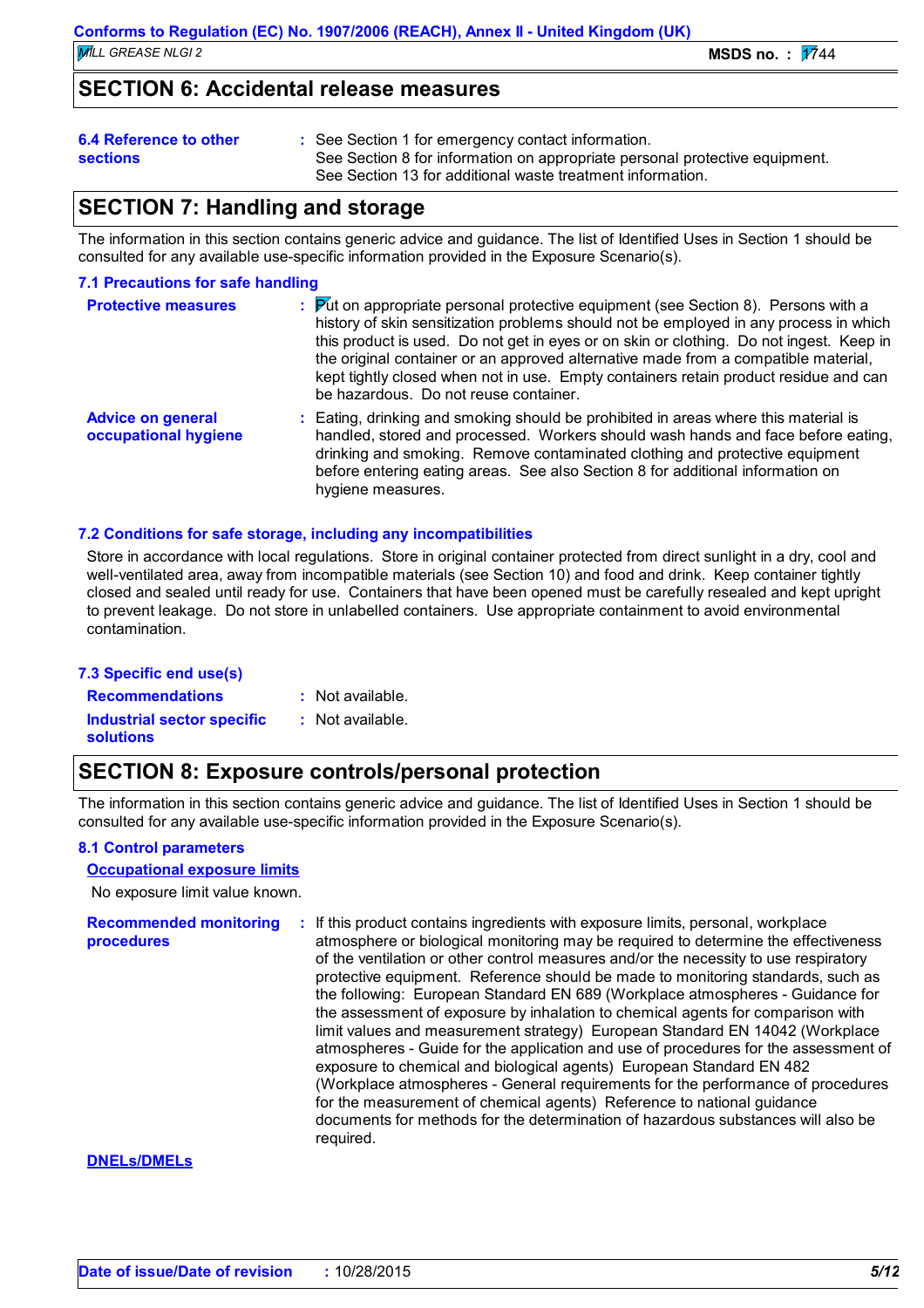## **SECTION 8: Exposure controls/personal protection**

| <b>Product/ingredient name</b>     | <b>Type</b> | <b>Exposure</b>         | <b>Value</b>                 | <b>Population</b> | <b>Effects</b> |
|------------------------------------|-------------|-------------------------|------------------------------|-------------------|----------------|
| Sulfonic acids, petroleum, calcium | <b>DNEL</b> | Long term               | 11.75 mg/                    | Workers           | Systemic       |
| salts                              | <b>DNEL</b> | Inhalation              | m <sup>3</sup>               |                   |                |
|                                    |             | Long term<br>Inhalation | 881.58 mg/<br>m <sup>3</sup> | Workers           | Systemic       |
|                                    | <b>DNEL</b> | Long term Dermal        | $3.33$ mg/                   | Workers           | Systemic       |
|                                    |             |                         | kg bw/day                    |                   |                |
|                                    | <b>DNEL</b> | Long term Dermal        | 1000 mg/<br>kg bw/day        | Workers           | Systemic       |
|                                    | <b>DNEL</b> | Long term Dermal        | $1.03$ mg/                   | Workers           | Local          |
|                                    |             |                         | $\text{cm}^2$                |                   |                |
|                                    | <b>DNEL</b> | Long term<br>Inhalation | $2.9 \text{ mg/m}^3$         | Consumers         | Systemic       |
|                                    | <b>DNEL</b> | Long term               | 434.78 mg/                   | Consumers         | Systemic       |
|                                    |             | Inhalation              | m <sup>3</sup>               |                   |                |
|                                    | <b>DNEL</b> | Long term Dermal        | 1.667 mg/<br>kg bw/day       | Consumers         | Systemic       |
|                                    | <b>DNEL</b> | Long term Dermal        | 1000 mg/                     | Consumers         | Systemic       |
|                                    |             |                         | kg bw/day                    |                   |                |
|                                    | <b>DNEL</b> | Long term Dermal        | $0.513$ mg/<br>$\text{cm}^2$ | Consumers         | Local          |
|                                    | <b>DNEL</b> | Long term Oral          | $0.8333$ mg/                 | Consumers         | Systemic       |
|                                    |             |                         | kg bw/day                    |                   |                |
|                                    | <b>DNEL</b> | Long term Oral          | 500 mg/kg                    | Consumers         | Systemic       |
|                                    |             |                         | bw/day                       |                   |                |

#### **PNECs**

| <b>Product/ingredient name</b>                  | <b>Compartment Detail</b> | <b>Value</b>  | <b>Method Detail</b>     |
|-------------------------------------------------|---------------------------|---------------|--------------------------|
| <b>Sulfonic acids, petroleum, calcium salts</b> | Fresh water               | 1 $mg/l$      |                          |
|                                                 | Marine water              | 1 $mg/l$      |                          |
|                                                 | Sewage Treatment          | 1000 mg/l     |                          |
|                                                 | Plant                     |               |                          |
|                                                 | Fresh water sediment      | 226000000 mg/ |                          |
|                                                 |                           | kg dwt        |                          |
|                                                 | Marine water sediment     | 226000000 mg/ |                          |
|                                                 |                           | kg dwt        |                          |
|                                                 | Soil                      | 271000000 mg/ | $\overline{\phantom{0}}$ |
|                                                 |                           | kg dwt        |                          |
|                                                 | Secondary Poisoning       | 16.667 mg/kg  |                          |

#### **8.2 Exposure controls**

| <b>Appropriate engineering</b><br><b>controls</b> | : Good general ventilation should be sufficient to control worker exposure to airborne<br>contaminants.                                                                                                                                                                                                                                                                                                                                                                     |
|---------------------------------------------------|-----------------------------------------------------------------------------------------------------------------------------------------------------------------------------------------------------------------------------------------------------------------------------------------------------------------------------------------------------------------------------------------------------------------------------------------------------------------------------|
| <b>Individual protection measures</b>             |                                                                                                                                                                                                                                                                                                                                                                                                                                                                             |
| <b>Hygiene measures</b>                           | : Mash hands, forearms and face thoroughly after handling chemical products, before<br>eating, smoking and using the lavatory and at the end of the working period.<br>Appropriate techniques should be used to remove potentially contaminated clothing.<br>Contaminated work clothing should not be allowed out of the workplace. Wash<br>contaminated clothing before reusing. Ensure that eyewash stations and safety<br>showers are close to the workstation location. |
| <b>Eye/face protection</b>                        | Safety eyewear complying with an approved standard should be used when a risk<br>assessment indicates this is necessary to avoid exposure to liquid splashes, mists,<br>gases or dusts. If contact is possible, the following protection should be worn,<br>unless the assessment indicates a higher degree of protection: chemical splash<br>goggles.                                                                                                                      |
| <b>Skin protection</b>                            |                                                                                                                                                                                                                                                                                                                                                                                                                                                                             |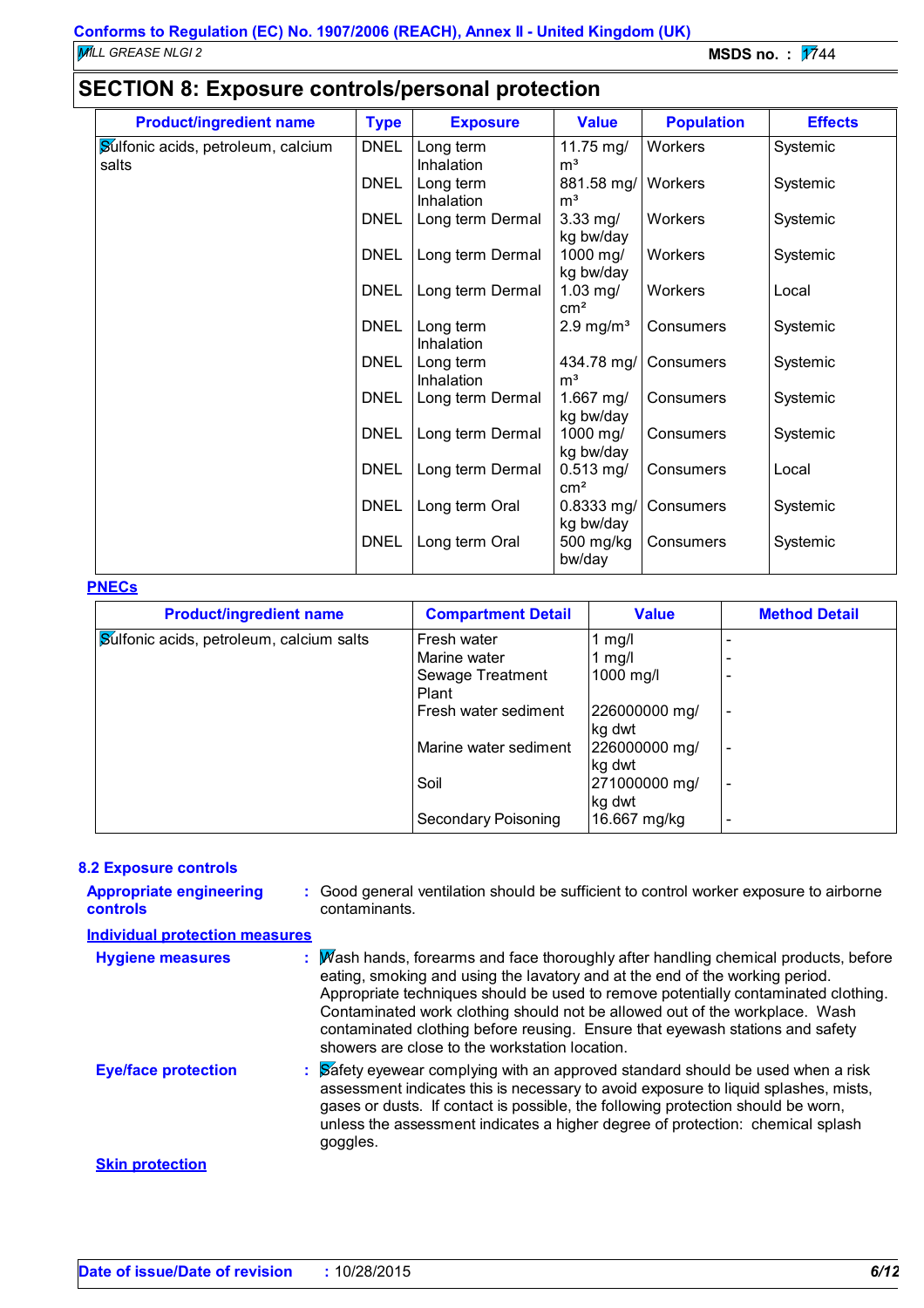### **SECTION 8: Exposure controls/personal protection**

| <b>Hand protection</b>                    | $\mathcal{C}$ Chemical-resistant, impervious gloves complying with an approved standard should<br>be worn at all times when handling chemical products if a risk assessment indicates<br>this is necessary. Considering the parameters specified by the glove manufacturer,<br>check during use that the gloves are still retaining their protective properties. It<br>should be noted that the time to breakthrough for any glove material may be<br>different for different glove manufacturers. In the case of mixtures, consisting of<br>several substances, the protection time of the gloves cannot be accurately estimated. |
|-------------------------------------------|------------------------------------------------------------------------------------------------------------------------------------------------------------------------------------------------------------------------------------------------------------------------------------------------------------------------------------------------------------------------------------------------------------------------------------------------------------------------------------------------------------------------------------------------------------------------------------------------------------------------------------|
| <b>Body protection</b>                    | : Personal protective equipment for the body should be selected based on the task<br>being performed and the risks involved and should be approved by a specialist<br>before handling this product.                                                                                                                                                                                                                                                                                                                                                                                                                                |
| <b>Other skin protection</b>              | : Appropriate footwear and any additional skin protection measures should be<br>selected based on the task being performed and the risks involved and should be<br>approved by a specialist before handling this product.                                                                                                                                                                                                                                                                                                                                                                                                          |
| <b>Respiratory protection</b>             | : Use a properly fitted, particulate filter respirator complying with an approved<br>standard if a risk assessment indicates this is necessary. Respirator selection must<br>be based on known or anticipated exposure levels, the hazards of the product and<br>the safe working limits of the selected respirator.                                                                                                                                                                                                                                                                                                               |
| <b>Environmental exposure</b><br>controls | : Emissions from ventilation or work process equipment should be checked to ensure<br>they comply with the requirements of environmental protection legislation. In some<br>cases, fume scrubbers, filters or engineering modifications to the process equipment<br>will be necessary to reduce emissions to acceptable levels.                                                                                                                                                                                                                                                                                                    |

### **SECTION 9: Physical and chemical properties**

| 9.1 Information on basic physical and chemical properties |                                                                                                                             |
|-----------------------------------------------------------|-----------------------------------------------------------------------------------------------------------------------------|
| <b>Appearance</b>                                         |                                                                                                                             |
| <b>Physical state</b>                                     | : Solid. [grease]                                                                                                           |
| <b>Colour</b>                                             | Tan.                                                                                                                        |
| <b>Odour</b>                                              | Mild. Petroleum oil                                                                                                         |
| pH                                                        | Not applicable.                                                                                                             |
| <b>Melting point/freezing point</b>                       | : Not available.                                                                                                            |
| Initial boiling point and boiling<br>range                | : Not available.                                                                                                            |
| <b>Flash point</b>                                        | $:$ Not available.                                                                                                          |
| <b>Evaporation rate</b>                                   | : Not available.                                                                                                            |
| <b>Flammability (solid, gas)</b>                          | : Flammable in the presence of the following materials or conditions: open flames,<br>sparks and static discharge and heat. |
| <b>Upper/lower flammability or</b><br>explosive limits    | : Not available.                                                                                                            |
| <b>Vapour pressure</b>                                    | : Not available.                                                                                                            |
| <b>Vapour density</b>                                     | Not available.                                                                                                              |
| <b>Density</b>                                            | $: 0.96$ g/cm <sup>3</sup>                                                                                                  |
| <b>Solubility(ies)</b>                                    | Insoluble in the following materials: cold water.                                                                           |
| <b>Partition coefficient: n-octanol/</b><br>water         | $:$ Not available.                                                                                                          |
| <b>Auto-ignition temperature</b>                          | : Not available.                                                                                                            |
| <b>Decomposition temperature</b>                          | : Not available.                                                                                                            |
| <b>Viscosity</b>                                          | <b>K</b> inematic (40°C (104°F)): >0.21 cm <sup>2</sup> /s (>21 cSt)                                                        |
| <b>Explosive properties</b>                               | Not available.                                                                                                              |
| <b>Oxidising properties</b>                               | : Not available.                                                                                                            |

**9.2 Other information**

No additional information.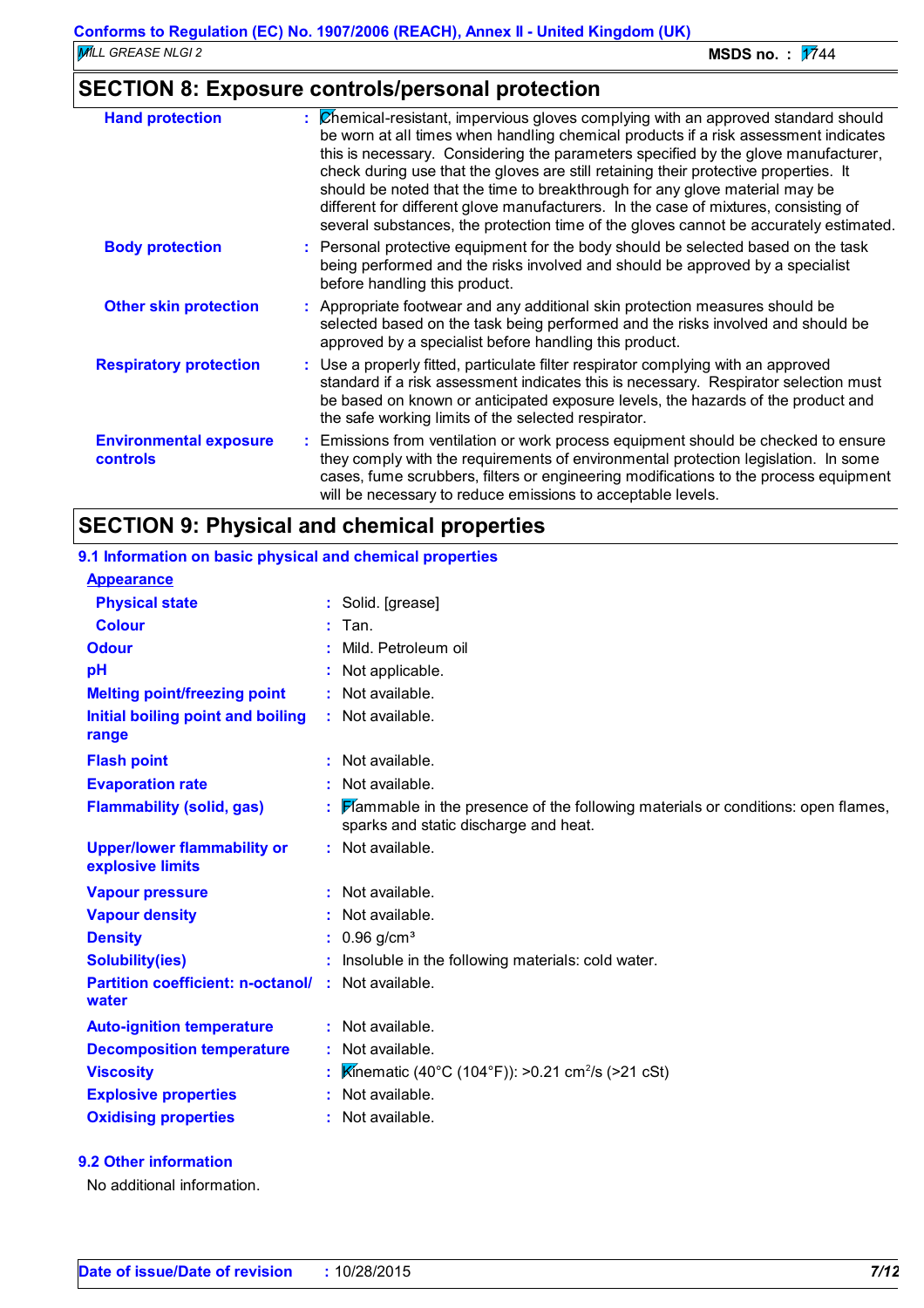### **SECTION 10: Stability and reactivity**

| <b>10.1 Reactivity</b><br><b>10.2 Chemical stability</b> | : No specific test data related to reactivity available for this product or its ingredients.<br>: The product is stable. |
|----------------------------------------------------------|--------------------------------------------------------------------------------------------------------------------------|
| 10.3 Possibility of<br>hazardous reactions               | : Under normal conditions of storage and use, hazardous reactions will not occur.                                        |
| <b>10.4 Conditions to avoid</b>                          | : No specific data.                                                                                                      |
| 10.5 Incompatible materials                              | : No specific data.                                                                                                      |
| <b>10.6 Hazardous</b><br>decomposition products          | : Under normal conditions of storage and use, hazardous decomposition products<br>should not be produced.                |
|                                                          |                                                                                                                          |

### **SECTION 11: Toxicological information**

| <b>Product/ingredient name</b>                                              | <b>Result</b>                                                                                                              |        | <b>Species</b> | <b>Dose</b>      | <b>Exposure</b> |
|-----------------------------------------------------------------------------|----------------------------------------------------------------------------------------------------------------------------|--------|----------------|------------------|-----------------|
| Sulfonic acids, petroleum,                                                  | LD50 Dermal                                                                                                                | Rabbit |                | $>5$ g/kg        | L,              |
| calcium salts                                                               | LD50 Oral                                                                                                                  | Rat    |                | >5 g/kg          |                 |
| <b>Conclusion/Summary</b>                                                   | : No known significant effects or critical hazards.                                                                        |        |                |                  |                 |
| <b>Acute toxicity estimates</b>                                             |                                                                                                                            |        |                |                  |                 |
|                                                                             | <b>Route</b>                                                                                                               |        |                | <b>ATE value</b> |                 |
| Øral                                                                        |                                                                                                                            |        | 25000 mg/kg    |                  |                 |
| <b>Irritation/Corrosion</b>                                                 |                                                                                                                            |        |                |                  |                 |
| <b>Conclusion/Summary</b>                                                   |                                                                                                                            |        |                |                  |                 |
| <b>Skin</b>                                                                 | : No known significant effects or critical hazards.                                                                        |        |                |                  |                 |
| <b>Eyes</b>                                                                 | Causes eye irritation.                                                                                                     |        |                |                  |                 |
| <b>Respiratory</b>                                                          | No known significant effects or critical hazards.                                                                          |        |                |                  |                 |
| <b>Sensitisation</b>                                                        |                                                                                                                            |        |                |                  |                 |
| <b>Conclusion/Summary</b>                                                   |                                                                                                                            |        |                |                  |                 |
| <b>Skin</b>                                                                 | May cause an allergic skin reaction.                                                                                       |        |                |                  |                 |
| <b>Respiratory</b>                                                          | Sensitisation not suspected for humans.                                                                                    |        |                |                  |                 |
| <b>Mutagenicity</b>                                                         |                                                                                                                            |        |                |                  |                 |
| <b>Conclusion/Summary</b>                                                   | : There are no data available on the mixture itself. Mutagenicity not suspected for<br>humans.                             |        |                |                  |                 |
| <b>Carcinogenicity</b>                                                      |                                                                                                                            |        |                |                  |                 |
| <b>Conclusion/Summary</b>                                                   | : There are no data available on the mixture itself. Carcinogenicity not suspected for<br>humans.                          |        |                |                  |                 |
| <b>Reproductive toxicity</b>                                                |                                                                                                                            |        |                |                  |                 |
| <b>Conclusion/Summary</b>                                                   | There are no data available on the mixture itself. Not considered to be dangerous to<br>humans, according to our database. |        |                |                  |                 |
| <b>Teratogenicity</b>                                                       |                                                                                                                            |        |                |                  |                 |
| <b>Conclusion/Summary</b>                                                   | There are no data available on the mixture itself. Teratogenicity not suspected for<br>humans.                             |        |                |                  |                 |
| <b>Specific target organ toxicity (single exposure)</b><br>Not available.   |                                                                                                                            |        |                |                  |                 |
| <b>Specific target organ toxicity (repeated exposure)</b><br>Not available. |                                                                                                                            |        |                |                  |                 |
| <b>Aspiration hazard</b>                                                    |                                                                                                                            |        |                |                  |                 |
| Not available.                                                              |                                                                                                                            |        |                |                  |                 |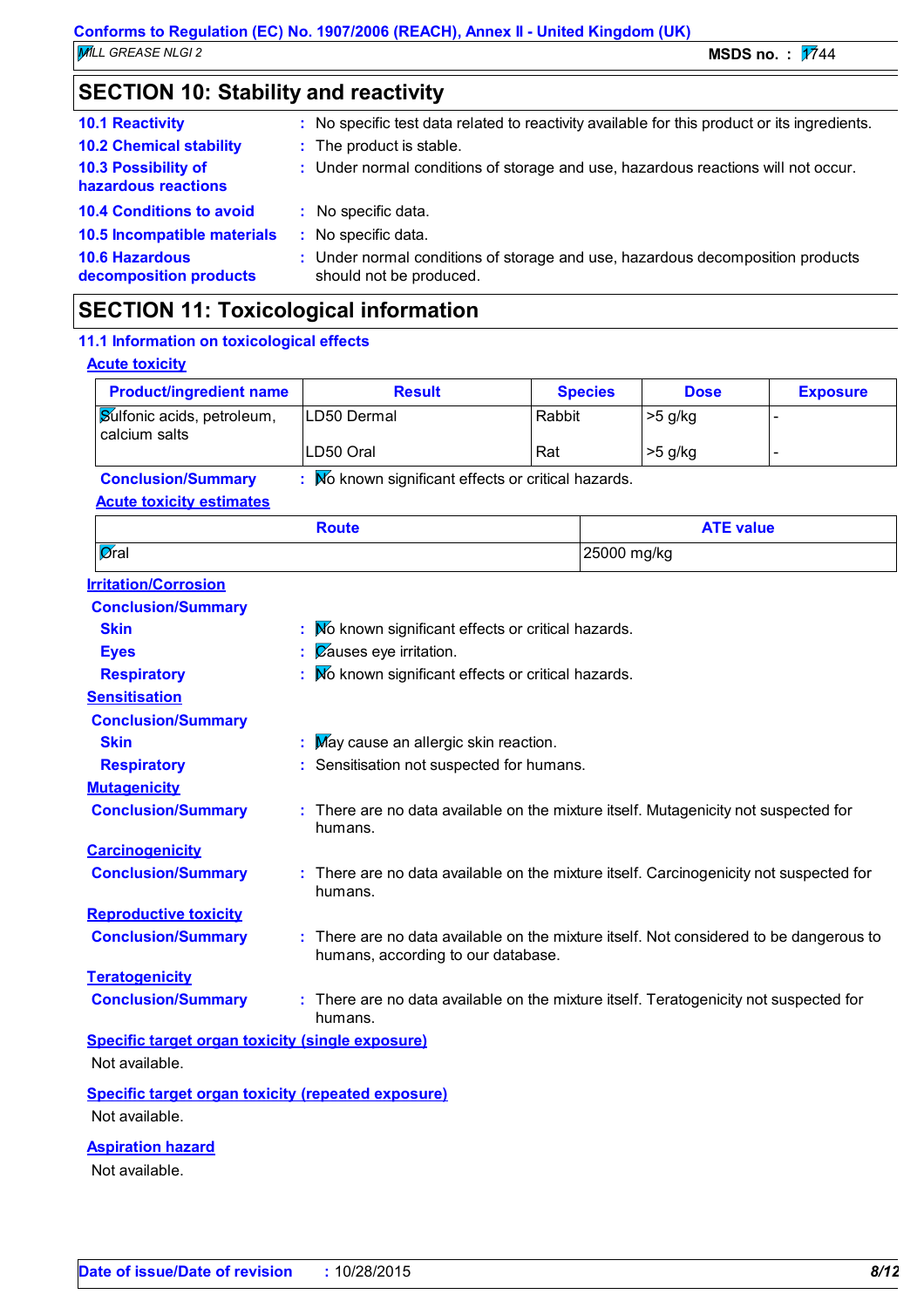### **SECTION 11: Toxicological information**

| <b>Information on the likely</b><br>: Routes of entry anticipated: Oral, Dermal.<br>routes of exposure<br><b>Potential acute health effects</b><br>May cause eye irritation.<br>Eye contact<br><b>Inhalation</b><br>No known significant effects or critical hazards.<br>May cause an allergic skin reaction.<br><b>Skin contact</b><br>No known significant effects or critical hazards.<br><b>Ingestion</b><br>Symptoms related to the physical, chemical and toxicological characteristics<br><b>Eye contact</b><br><b>Adverse symptoms may include the following:</b><br>pain or irritation<br>watering<br>redness<br><b>Inhalation</b><br>: No specific data.<br>Adverse symptoms may include the following:<br><b>Skin contact</b><br>irritation<br>redness<br><b>Ingestion</b><br>: No specific data.<br>Delayed and immediate effects and also chronic effects from short and long term exposure<br><b>Short term exposure</b><br><b>Potential immediate</b><br>: Not available.<br>effects<br><b>Potential delayed effects</b><br>: Not available.<br><b>Long term exposure</b><br><b>Potential immediate</b><br>: Not available.<br>effects<br><b>Potential delayed effects</b><br>: Not available.<br><b>Potential chronic health effects</b><br>No known significant effects or critical hazards.<br><b>Conclusion/Summary</b><br><b>General</b><br>Ønce sensitized, a severe allergic reaction may occur when subsequently exposed to<br>very low levels.<br><b>Carcinogenicity</b><br>: No known significant effects or critical hazards.<br>No known significant effects or critical hazards.<br><b>Mutagenicity</b><br>No known significant effects or critical hazards.<br><b>Teratogenicity</b><br><b>Developmental effects</b><br>No known significant effects or critical hazards.<br><b>Fertility effects</b><br>No known significant effects or critical hazards.<br><b>Other information</b><br>: Not available. | SECTION TT. TOXICOlOGICALITIIOHIMANOH |  |  |  |  |
|-----------------------------------------------------------------------------------------------------------------------------------------------------------------------------------------------------------------------------------------------------------------------------------------------------------------------------------------------------------------------------------------------------------------------------------------------------------------------------------------------------------------------------------------------------------------------------------------------------------------------------------------------------------------------------------------------------------------------------------------------------------------------------------------------------------------------------------------------------------------------------------------------------------------------------------------------------------------------------------------------------------------------------------------------------------------------------------------------------------------------------------------------------------------------------------------------------------------------------------------------------------------------------------------------------------------------------------------------------------------------------------------------------------------------------------------------------------------------------------------------------------------------------------------------------------------------------------------------------------------------------------------------------------------------------------------------------------------------------------------------------------------------------------------------------------------------------------------------------------------------------------------------------------------------------------------|---------------------------------------|--|--|--|--|
|                                                                                                                                                                                                                                                                                                                                                                                                                                                                                                                                                                                                                                                                                                                                                                                                                                                                                                                                                                                                                                                                                                                                                                                                                                                                                                                                                                                                                                                                                                                                                                                                                                                                                                                                                                                                                                                                                                                                         |                                       |  |  |  |  |
|                                                                                                                                                                                                                                                                                                                                                                                                                                                                                                                                                                                                                                                                                                                                                                                                                                                                                                                                                                                                                                                                                                                                                                                                                                                                                                                                                                                                                                                                                                                                                                                                                                                                                                                                                                                                                                                                                                                                         |                                       |  |  |  |  |
|                                                                                                                                                                                                                                                                                                                                                                                                                                                                                                                                                                                                                                                                                                                                                                                                                                                                                                                                                                                                                                                                                                                                                                                                                                                                                                                                                                                                                                                                                                                                                                                                                                                                                                                                                                                                                                                                                                                                         |                                       |  |  |  |  |
|                                                                                                                                                                                                                                                                                                                                                                                                                                                                                                                                                                                                                                                                                                                                                                                                                                                                                                                                                                                                                                                                                                                                                                                                                                                                                                                                                                                                                                                                                                                                                                                                                                                                                                                                                                                                                                                                                                                                         |                                       |  |  |  |  |
|                                                                                                                                                                                                                                                                                                                                                                                                                                                                                                                                                                                                                                                                                                                                                                                                                                                                                                                                                                                                                                                                                                                                                                                                                                                                                                                                                                                                                                                                                                                                                                                                                                                                                                                                                                                                                                                                                                                                         |                                       |  |  |  |  |
|                                                                                                                                                                                                                                                                                                                                                                                                                                                                                                                                                                                                                                                                                                                                                                                                                                                                                                                                                                                                                                                                                                                                                                                                                                                                                                                                                                                                                                                                                                                                                                                                                                                                                                                                                                                                                                                                                                                                         |                                       |  |  |  |  |
|                                                                                                                                                                                                                                                                                                                                                                                                                                                                                                                                                                                                                                                                                                                                                                                                                                                                                                                                                                                                                                                                                                                                                                                                                                                                                                                                                                                                                                                                                                                                                                                                                                                                                                                                                                                                                                                                                                                                         |                                       |  |  |  |  |
|                                                                                                                                                                                                                                                                                                                                                                                                                                                                                                                                                                                                                                                                                                                                                                                                                                                                                                                                                                                                                                                                                                                                                                                                                                                                                                                                                                                                                                                                                                                                                                                                                                                                                                                                                                                                                                                                                                                                         |                                       |  |  |  |  |
|                                                                                                                                                                                                                                                                                                                                                                                                                                                                                                                                                                                                                                                                                                                                                                                                                                                                                                                                                                                                                                                                                                                                                                                                                                                                                                                                                                                                                                                                                                                                                                                                                                                                                                                                                                                                                                                                                                                                         |                                       |  |  |  |  |
|                                                                                                                                                                                                                                                                                                                                                                                                                                                                                                                                                                                                                                                                                                                                                                                                                                                                                                                                                                                                                                                                                                                                                                                                                                                                                                                                                                                                                                                                                                                                                                                                                                                                                                                                                                                                                                                                                                                                         |                                       |  |  |  |  |
|                                                                                                                                                                                                                                                                                                                                                                                                                                                                                                                                                                                                                                                                                                                                                                                                                                                                                                                                                                                                                                                                                                                                                                                                                                                                                                                                                                                                                                                                                                                                                                                                                                                                                                                                                                                                                                                                                                                                         |                                       |  |  |  |  |
|                                                                                                                                                                                                                                                                                                                                                                                                                                                                                                                                                                                                                                                                                                                                                                                                                                                                                                                                                                                                                                                                                                                                                                                                                                                                                                                                                                                                                                                                                                                                                                                                                                                                                                                                                                                                                                                                                                                                         |                                       |  |  |  |  |
|                                                                                                                                                                                                                                                                                                                                                                                                                                                                                                                                                                                                                                                                                                                                                                                                                                                                                                                                                                                                                                                                                                                                                                                                                                                                                                                                                                                                                                                                                                                                                                                                                                                                                                                                                                                                                                                                                                                                         |                                       |  |  |  |  |
|                                                                                                                                                                                                                                                                                                                                                                                                                                                                                                                                                                                                                                                                                                                                                                                                                                                                                                                                                                                                                                                                                                                                                                                                                                                                                                                                                                                                                                                                                                                                                                                                                                                                                                                                                                                                                                                                                                                                         |                                       |  |  |  |  |
|                                                                                                                                                                                                                                                                                                                                                                                                                                                                                                                                                                                                                                                                                                                                                                                                                                                                                                                                                                                                                                                                                                                                                                                                                                                                                                                                                                                                                                                                                                                                                                                                                                                                                                                                                                                                                                                                                                                                         |                                       |  |  |  |  |
|                                                                                                                                                                                                                                                                                                                                                                                                                                                                                                                                                                                                                                                                                                                                                                                                                                                                                                                                                                                                                                                                                                                                                                                                                                                                                                                                                                                                                                                                                                                                                                                                                                                                                                                                                                                                                                                                                                                                         |                                       |  |  |  |  |
|                                                                                                                                                                                                                                                                                                                                                                                                                                                                                                                                                                                                                                                                                                                                                                                                                                                                                                                                                                                                                                                                                                                                                                                                                                                                                                                                                                                                                                                                                                                                                                                                                                                                                                                                                                                                                                                                                                                                         |                                       |  |  |  |  |
|                                                                                                                                                                                                                                                                                                                                                                                                                                                                                                                                                                                                                                                                                                                                                                                                                                                                                                                                                                                                                                                                                                                                                                                                                                                                                                                                                                                                                                                                                                                                                                                                                                                                                                                                                                                                                                                                                                                                         |                                       |  |  |  |  |
|                                                                                                                                                                                                                                                                                                                                                                                                                                                                                                                                                                                                                                                                                                                                                                                                                                                                                                                                                                                                                                                                                                                                                                                                                                                                                                                                                                                                                                                                                                                                                                                                                                                                                                                                                                                                                                                                                                                                         |                                       |  |  |  |  |
|                                                                                                                                                                                                                                                                                                                                                                                                                                                                                                                                                                                                                                                                                                                                                                                                                                                                                                                                                                                                                                                                                                                                                                                                                                                                                                                                                                                                                                                                                                                                                                                                                                                                                                                                                                                                                                                                                                                                         |                                       |  |  |  |  |
|                                                                                                                                                                                                                                                                                                                                                                                                                                                                                                                                                                                                                                                                                                                                                                                                                                                                                                                                                                                                                                                                                                                                                                                                                                                                                                                                                                                                                                                                                                                                                                                                                                                                                                                                                                                                                                                                                                                                         |                                       |  |  |  |  |
|                                                                                                                                                                                                                                                                                                                                                                                                                                                                                                                                                                                                                                                                                                                                                                                                                                                                                                                                                                                                                                                                                                                                                                                                                                                                                                                                                                                                                                                                                                                                                                                                                                                                                                                                                                                                                                                                                                                                         |                                       |  |  |  |  |
|                                                                                                                                                                                                                                                                                                                                                                                                                                                                                                                                                                                                                                                                                                                                                                                                                                                                                                                                                                                                                                                                                                                                                                                                                                                                                                                                                                                                                                                                                                                                                                                                                                                                                                                                                                                                                                                                                                                                         |                                       |  |  |  |  |
|                                                                                                                                                                                                                                                                                                                                                                                                                                                                                                                                                                                                                                                                                                                                                                                                                                                                                                                                                                                                                                                                                                                                                                                                                                                                                                                                                                                                                                                                                                                                                                                                                                                                                                                                                                                                                                                                                                                                         |                                       |  |  |  |  |
|                                                                                                                                                                                                                                                                                                                                                                                                                                                                                                                                                                                                                                                                                                                                                                                                                                                                                                                                                                                                                                                                                                                                                                                                                                                                                                                                                                                                                                                                                                                                                                                                                                                                                                                                                                                                                                                                                                                                         |                                       |  |  |  |  |
|                                                                                                                                                                                                                                                                                                                                                                                                                                                                                                                                                                                                                                                                                                                                                                                                                                                                                                                                                                                                                                                                                                                                                                                                                                                                                                                                                                                                                                                                                                                                                                                                                                                                                                                                                                                                                                                                                                                                         |                                       |  |  |  |  |
|                                                                                                                                                                                                                                                                                                                                                                                                                                                                                                                                                                                                                                                                                                                                                                                                                                                                                                                                                                                                                                                                                                                                                                                                                                                                                                                                                                                                                                                                                                                                                                                                                                                                                                                                                                                                                                                                                                                                         |                                       |  |  |  |  |

### **SECTION 12: Ecological information**

#### **12.1 Toxicity**

- 
- **Conclusion/Summary :** There are no data available on the mixture itself.

#### **12.2 Persistence and degradability**

| <b>Conclusion/Summary</b>      | : Mot readily biodegradable. |                   |  |
|--------------------------------|------------------------------|-------------------|--|
| <b>Product/ingredient name</b> | <b>Aquatic half-life</b>     | <b>Photolysis</b> |  |

### **Product-**MILL GREASE NLGI 2  $\vert$  -  $\vert$  -  $\vert$  -  $\vert$  -  $\vert$  -  $\vert$   $\vert$   $\vert$  Not readily

#### **12.3 Bioaccumulative potential**

Not available.

#### **12.4 Mobility in soil Soil/water partition coefficient (KOC) :** Not available.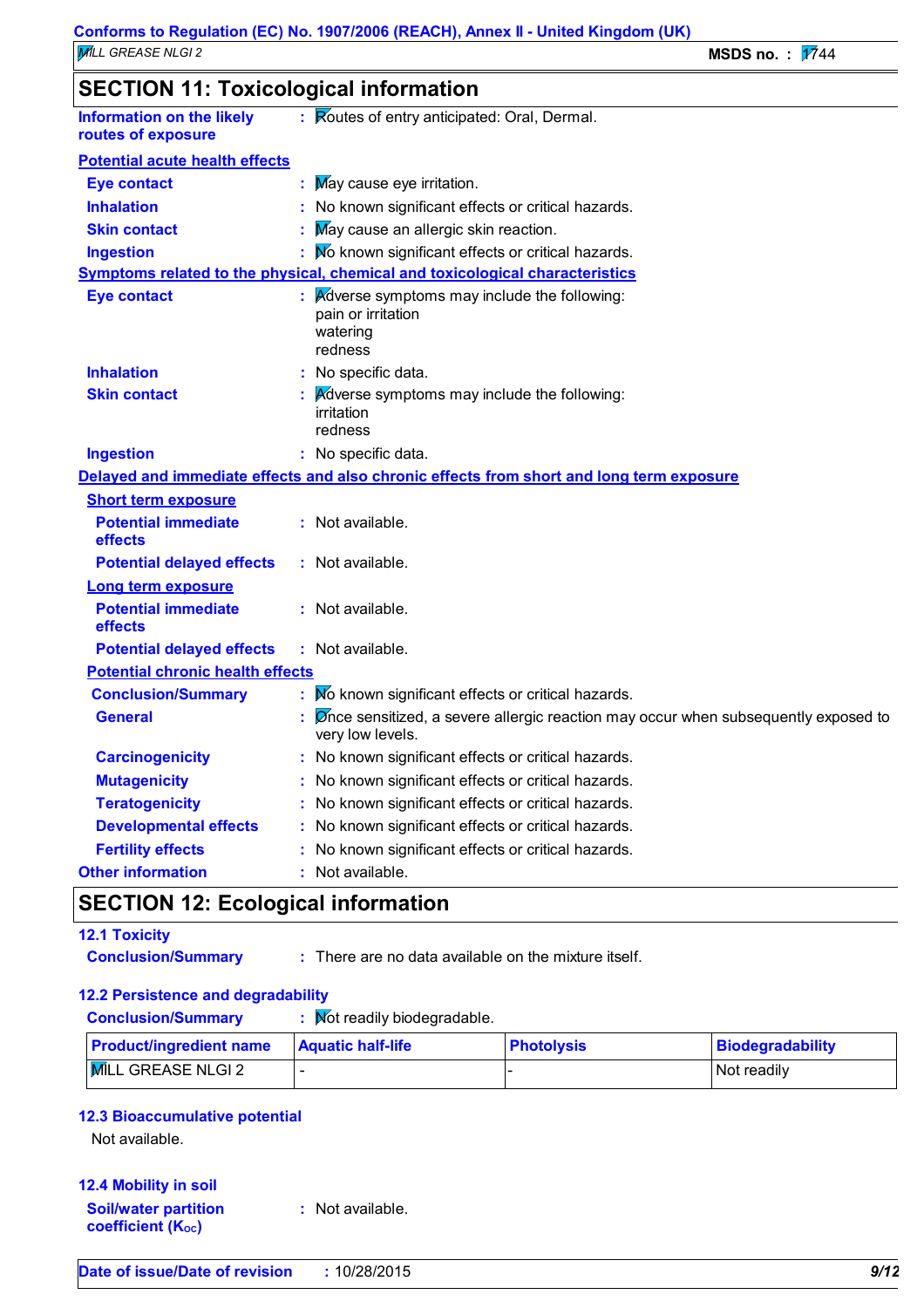### **SECTION 12: Ecological information**

**Mobility :** Not available.

| 12.5 Results of PBT and vPvB assessment |  |                   |  |  |
|-----------------------------------------|--|-------------------|--|--|
| <b>PBT</b>                              |  | : Not applicable. |  |  |
| <b>vPvB</b>                             |  | : Not applicable. |  |  |

**12.6 Other adverse effects** : No known significant effects or critical hazards.

### **SECTION 13: Disposal considerations**

The information in this section contains generic advice and guidance. The list of Identified Uses in Section 1 should be consulted for any available use-specific information provided in the Exposure Scenario(s).

#### **13.1 Waste treatment methods**

| <b>Product</b>             |                                                                                                                                                                                                                                                                                                                                                                                                                                                                                                                                                     |
|----------------------------|-----------------------------------------------------------------------------------------------------------------------------------------------------------------------------------------------------------------------------------------------------------------------------------------------------------------------------------------------------------------------------------------------------------------------------------------------------------------------------------------------------------------------------------------------------|
| <b>Methods of disposal</b> | : The generation of waste should be avoided or minimised wherever possible.<br>Disposal of this product, solutions and any by-products should at all times comply<br>with the requirements of environmental protection and waste disposal legislation and<br>any regional local authority requirements. Dispose of surplus and non-recyclable<br>products via a licensed waste disposal contractor. Waste should not be disposed of<br>untreated to the sewer unless fully compliant with the requirements of all authorities<br>with jurisdiction. |
| <b>Hazardous waste</b>     | $\therefore$ The classification of the product may meet the criteria for a hazardous waste.                                                                                                                                                                                                                                                                                                                                                                                                                                                         |
| <b>Packaging</b>           |                                                                                                                                                                                                                                                                                                                                                                                                                                                                                                                                                     |
| <b>Methods of disposal</b> | : The generation of waste should be avoided or minimised wherever possible. Waste<br>packaging should be recycled. Incineration or landfill should only be considered<br>when recycling is not feasible.                                                                                                                                                                                                                                                                                                                                            |
| <b>Special precautions</b> | : This material and its container must be disposed of in a safe way. Care should be<br>taken when handling emptied containers that have not been cleaned or rinsed out.<br>Empty containers or liners may retain some product residues. Avoid dispersal of spilt<br>material and runoff and contact with soil, waterways, drains and sewers.                                                                                                                                                                                                        |

### **SECTION 14: Transport information**

|                                           | <b>ADR/RID</b>           | <b>ADN</b>               | <b>IMDG</b>    | <b>IATA</b>    |
|-------------------------------------------|--------------------------|--------------------------|----------------|----------------|
| 14.1 UN number                            | Not regulated.           | Not regulated.           | Not regulated. | Not regulated. |
| 14.2 UN proper<br>shipping name           | $\overline{\phantom{a}}$ | ٠                        |                |                |
| <b>14.3 Transport</b><br>hazard class(es) | $\overline{\phantom{a}}$ | ٠                        |                |                |
| 14.4 Packing group  -                     |                          | $\overline{\phantom{a}}$ |                |                |
| 14.5<br><b>Environmental</b><br>hazards   | No.                      | No.                      | No.            | No.            |
| <b>Additional</b><br>information          |                          | ٠                        |                |                |

**14.6 Special precautions for user**

**Transport within user's premises:** always transport in closed containers that are **:** upright and secure. Ensure that persons transporting the product know what to do in the event of an accident or spillage.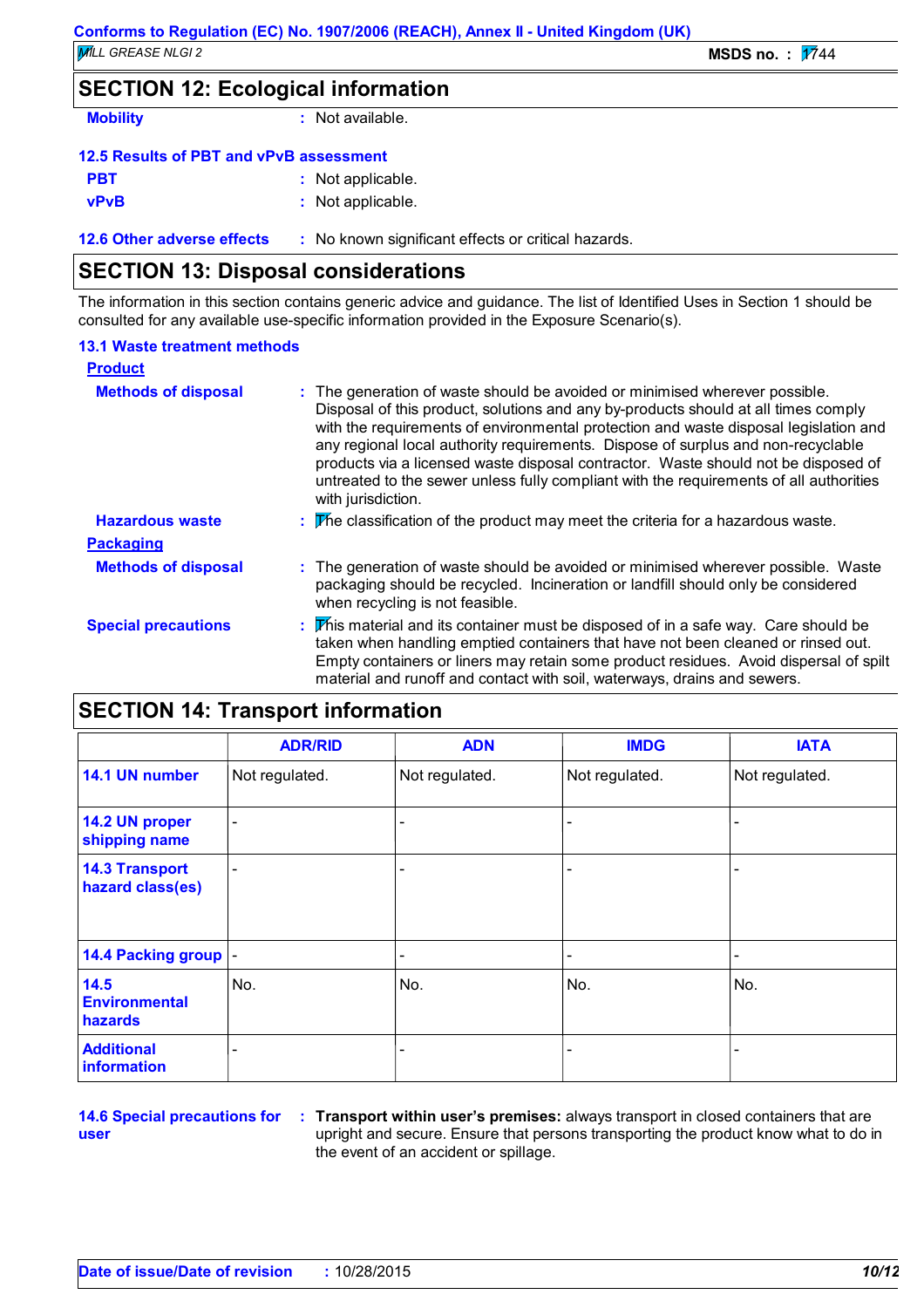### **SECTION 14: Transport information**

**14.7 Transport in bulk according to Annex II of MARPOL 73/78 and the IBC Code :** Not available.

### **SECTION 15: Regulatory information**

| 15.1 Safety, health and environmental regulations/legislation specific for the substance or mixture                                                             |  |                                                                                                                                                                                                                                                                                                                                                                                                                                                                                                                                                                                                                                                                                                                                          |  |  |  |  |
|-----------------------------------------------------------------------------------------------------------------------------------------------------------------|--|------------------------------------------------------------------------------------------------------------------------------------------------------------------------------------------------------------------------------------------------------------------------------------------------------------------------------------------------------------------------------------------------------------------------------------------------------------------------------------------------------------------------------------------------------------------------------------------------------------------------------------------------------------------------------------------------------------------------------------------|--|--|--|--|
| EU Regulation (EC) No. 1907/2006 (REACH)                                                                                                                        |  |                                                                                                                                                                                                                                                                                                                                                                                                                                                                                                                                                                                                                                                                                                                                          |  |  |  |  |
| <b>Annex XIV - List of substances subject to authorisation</b>                                                                                                  |  |                                                                                                                                                                                                                                                                                                                                                                                                                                                                                                                                                                                                                                                                                                                                          |  |  |  |  |
| <b>Substances of very high concern</b>                                                                                                                          |  |                                                                                                                                                                                                                                                                                                                                                                                                                                                                                                                                                                                                                                                                                                                                          |  |  |  |  |
| None of the components are listed.                                                                                                                              |  |                                                                                                                                                                                                                                                                                                                                                                                                                                                                                                                                                                                                                                                                                                                                          |  |  |  |  |
| <b>Annex XVII - Restrictions</b><br>on the manufacture,<br>placing on the market and<br>use of certain dangerous<br>substances, mixtures and<br><b>articles</b> |  | : Not applicable.                                                                                                                                                                                                                                                                                                                                                                                                                                                                                                                                                                                                                                                                                                                        |  |  |  |  |
| <b>Other EU regulations</b>                                                                                                                                     |  |                                                                                                                                                                                                                                                                                                                                                                                                                                                                                                                                                                                                                                                                                                                                          |  |  |  |  |
| <b>Europe inventory</b><br><b>EINECS/ELINCS</b>                                                                                                                 |  | : All components are listed or exempted.                                                                                                                                                                                                                                                                                                                                                                                                                                                                                                                                                                                                                                                                                                 |  |  |  |  |
| <b>Black List Chemicals</b><br>(76/464/EEC)                                                                                                                     |  | : Not listed                                                                                                                                                                                                                                                                                                                                                                                                                                                                                                                                                                                                                                                                                                                             |  |  |  |  |
| <b>Priority List Chemicals</b><br>(793/93/EEC)                                                                                                                  |  | : Not listed                                                                                                                                                                                                                                                                                                                                                                                                                                                                                                                                                                                                                                                                                                                             |  |  |  |  |
| <b>Integrated pollution</b><br>prevention and control<br>list (IPPC) - Air                                                                                      |  | : Not listed                                                                                                                                                                                                                                                                                                                                                                                                                                                                                                                                                                                                                                                                                                                             |  |  |  |  |
| <b>Integrated pollution</b><br>prevention and control<br>list (IPPC) - Water                                                                                    |  | : Not listed                                                                                                                                                                                                                                                                                                                                                                                                                                                                                                                                                                                                                                                                                                                             |  |  |  |  |
| <b>Seveso Directive</b>                                                                                                                                         |  |                                                                                                                                                                                                                                                                                                                                                                                                                                                                                                                                                                                                                                                                                                                                          |  |  |  |  |
| This product is not controlled under the Seveso Directive.                                                                                                      |  |                                                                                                                                                                                                                                                                                                                                                                                                                                                                                                                                                                                                                                                                                                                                          |  |  |  |  |
| <b>International regulations</b>                                                                                                                                |  |                                                                                                                                                                                                                                                                                                                                                                                                                                                                                                                                                                                                                                                                                                                                          |  |  |  |  |
| <b>International lists</b>                                                                                                                                      |  | <b>Europe inventory EINECS/ELINCS:</b> All components are listed or exempted.<br>t.<br>Australia inventory (AICS): All components are listed or exempted.<br>China inventory (IECSC): All components are listed or exempted.<br>Japan inventory: Not determined.<br>Korea inventory: All components are listed or exempted.<br>Malaysia Inventory (EHS Register): Not determined.<br>New Zealand Inventory of Chemicals (NZIoC): All components are listed or<br>exempted.<br>Philippines inventory (PICCS): Not determined.<br>Taiwan inventory (CSNN): All components are listed or exempted.<br>United States inventory (TSCA 8b): All components are listed or exempted.<br>Canada inventory: All components are listed or exempted. |  |  |  |  |
| <b>Chemical Weapons</b><br><b>Convention List Schedule I</b><br><b>Chemicals</b>                                                                                |  | : Not listed                                                                                                                                                                                                                                                                                                                                                                                                                                                                                                                                                                                                                                                                                                                             |  |  |  |  |
| <b>Chemical Weapons</b><br><b>Convention List Schedule II</b><br><b>Chemicals</b>                                                                               |  | : Not listed                                                                                                                                                                                                                                                                                                                                                                                                                                                                                                                                                                                                                                                                                                                             |  |  |  |  |
| <b>Chemical Weapons</b><br><b>Convention List Schedule</b><br><b>III Chemicals</b>                                                                              |  | : Not listed                                                                                                                                                                                                                                                                                                                                                                                                                                                                                                                                                                                                                                                                                                                             |  |  |  |  |
| <b>15.2 Chemical Safety</b><br><b>Assessment</b>                                                                                                                |  | : This product contains substances for which Chemical Safety Assessments are still<br>required.                                                                                                                                                                                                                                                                                                                                                                                                                                                                                                                                                                                                                                          |  |  |  |  |